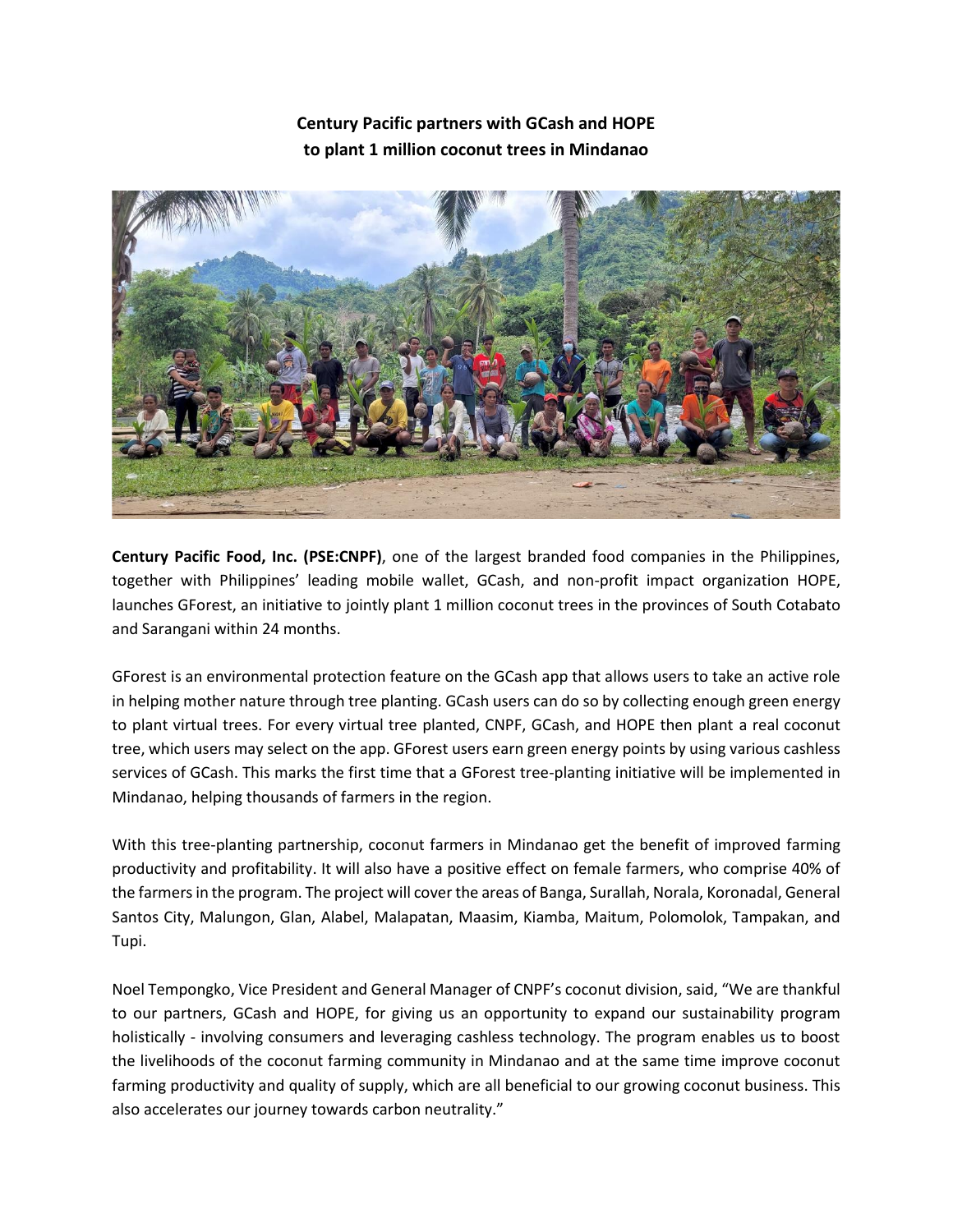With the plan to plant 1 million trees within 2 years, the GForest initiative accelerates CNPF's initial pledge to provide coconut seedlings and pulls in new partners to augment the number of new coconut trees to be planted in Mindanao. In 2020, CNPF signed a partnership with HOPE to provide coconut farmers 100,000 quality seedlings a year for the next five years. This new partnership will benefit more farmer communities and allow Century Pacific's coconut operations to become carbon neutral sooner.

HOPE has been working to provide agriculture interventions such as replanting, farmer training, intercropping, and increasing market access to smallholder farmers in Mindanao since 2014. To date, they have distributed over 100,000 quality seedlings to over 10,000 smallholder farmers in the region.

"We are grateful for this partnership with GCash and Century Pacific as it expands our reach and intensifies our efforts toward sustainability and environmental protection. Through this initiative, we are able to reach out to millions of GCash users, encouraging them to preserve the environment while helping to support smallholder farmers," said Nanette Medved-Po, HOPE chairperson and president.

Century Pacific has long been an advocate for sustainable manufacturing practices. In January 2021, the Company marked its second year of being plastic neutral, effectively recovering an equivalent amount of plastic waste away from leaking into nature and ensuring it is processed safely into the circular economy through a partnership with the Plastic Credit Exchange. CNPF also recently completed the commissioning of a 5.2mw solar PV plant that partially serves the energy requirements of its tuna and coconut manufacturing facilities in Mindanao. Through this program, these facilities are now over 60% powered by clean energy sources.

"Caring for our planet and the communities we serve is best done through partnerships. Synergies are created and the impact becomes magnified. We're happy to have GCash and HOPE along with us on our journey to becoming a more sustainable and responsible company," said Tempongko.



## About CNPF

Century Pacific Food, Inc. (PSE: CNPF) is one of the Philippines' largest branded food and beverage companies. It is primarily engaged in the manufacturing, marketing, and distribution of processed marine, meat, milk, and coconut products. With an established track record in brand-building spanning more than 40 years, it has developed a roster of household names which include Century Tuna, Argentina, 555, Angel, and Birch Tree. These brands of the Company hold market leading positions locally and are growing their presence abroad. Further, the Company also operates as one of the Philippines' leading providers of private label tuna and coconut products for export overseas.